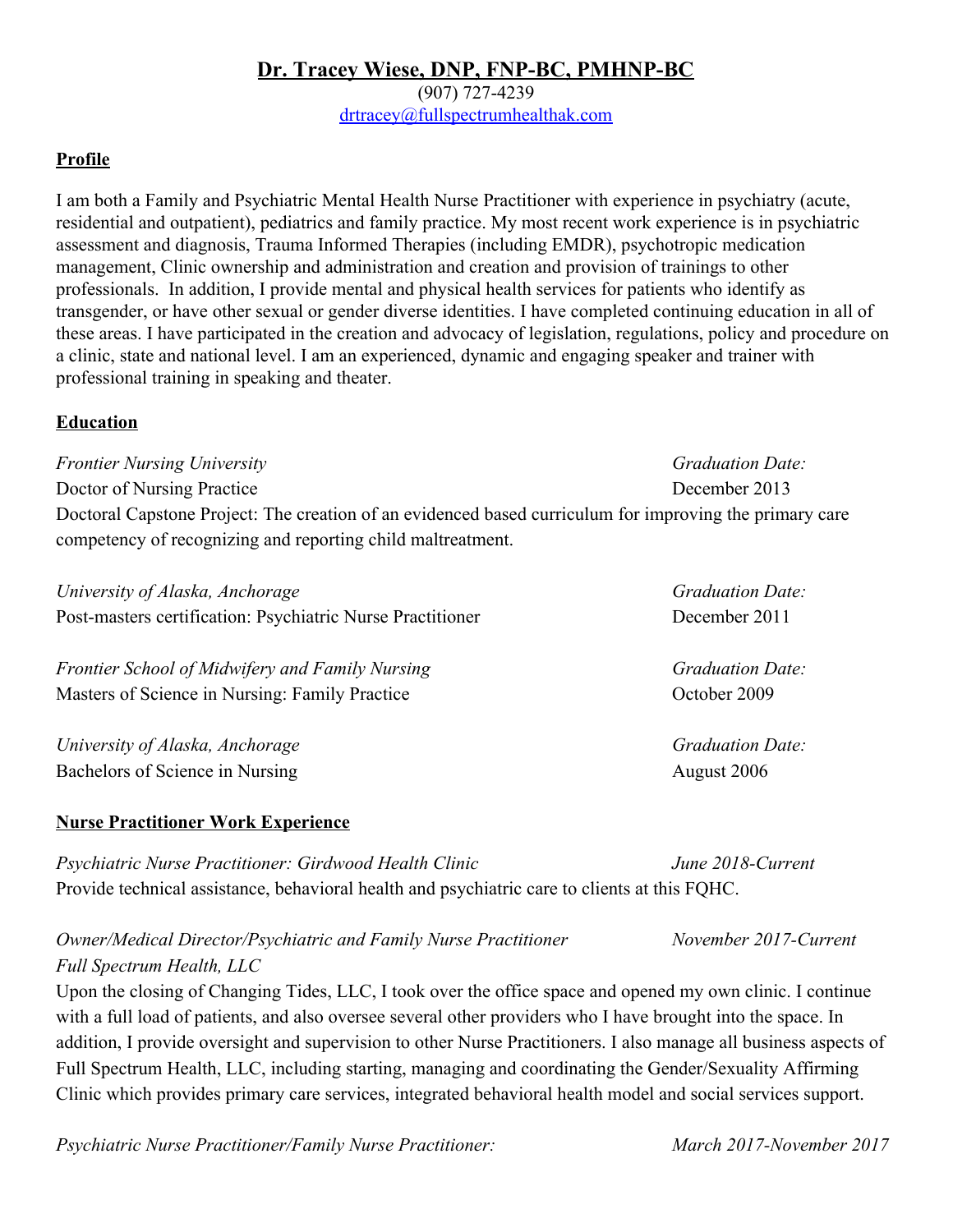### *Changing Tides, LLC (Dr. Tracey Wiese, APRN)*

Outpatient mental health clinic where I am an Independent Contractor. I provide a variety of services to include: Psychiatric Assessment, Diagnosis and Medication Management and Coordination of Care; Medical Evaluations which serve as a portion of the FASD Diagnostic Process; Cross-Gender Hormone Replacement Therapy. Within this realm, I have multiple contracts for services to include Department of Juvenile Justice (Mat Su Youth Facility – medication management; Birchwood Behavioral Health Group Home – Psychiatric Assessment and Medication Management; Akeela – Medication Management). In addition, I maintain my own private business which provides trainings, consultations and contract services for these areas, state wide and nationally.

### *Psychiatric Nurse Practitioner/*

### *Family Nurse Practitioner: Alaska Psychological Services March 2015-March 2017*

APS is an outpatient mental health clinic. In this clinic, I provide a variety of services to include: Psychiatric Assessment, Diagnosis and Medication Management and Coordination of Care; Medical Evaluations which serve as a portion of the FASD Diagnostic Process; Cross-Gender Hormone Replacement Therapy. Within this realm, I have multiple contracts for services to include Department of Juvenile Justice (Mat Su Youth Facility – medication management; Birchwood Behavioral Health Group Home – Psychiatric Assessment and Medication Management; Akeela – Medication Management)

### *Family Nurse Practitioner: Alaska CARES January 2010-August 2015*

(Alaska Child Abuse Response and Evaluation Services): As a medical provider at Alaska CARES, I am part of a multidisciplinary team which responds to concerns of child sexual and physical abuse, as well as neglect.

*Family Nurse Practitioner/Owner: Alaska Health Group (new name as of 2014) November 2010-August 2015* Currently, Alaska Health Group (formerly Wiese Health Consulting) is involved in three consultative activities. One with the Anchorage FASD Diagnostic team to provide the medical examination portion of the evaluation process for clients; another with Mat Su Youth Facility providing psychotropic medication management, the other with the Alaska Baptist Group Home providing primary care and psychotropic medication management for adolescent boys ages 12-18. Previous contracts include Orion Behavioral Health Network providing outpatient psychotropic medication management services to children and adolescents ages 3-18 under the supervision of a psychiatrist. In addition, Alaska Health Group provides outpatient mental health services to children, adolescents and adults.

*Forensic Nurse Examiner: Sexual Assault Response Team June 2009-September 2012* Forensic Nursing Services of Providence: As a Forensic Nurse Examiner at FNSP, I was a part of a multidisciplinary team which responded to patients experiencing acute sexual assault.

### **RN Work Experience**

### *Registered Nurse: North Star Hospital March 2009-December 2011*

NSH is an acute psychiatric hospital for children 4 and older. My job description has fluctuated between pool and full time. I have experience participating on treatment teams and providing medication education in both a group and 1:1 setting.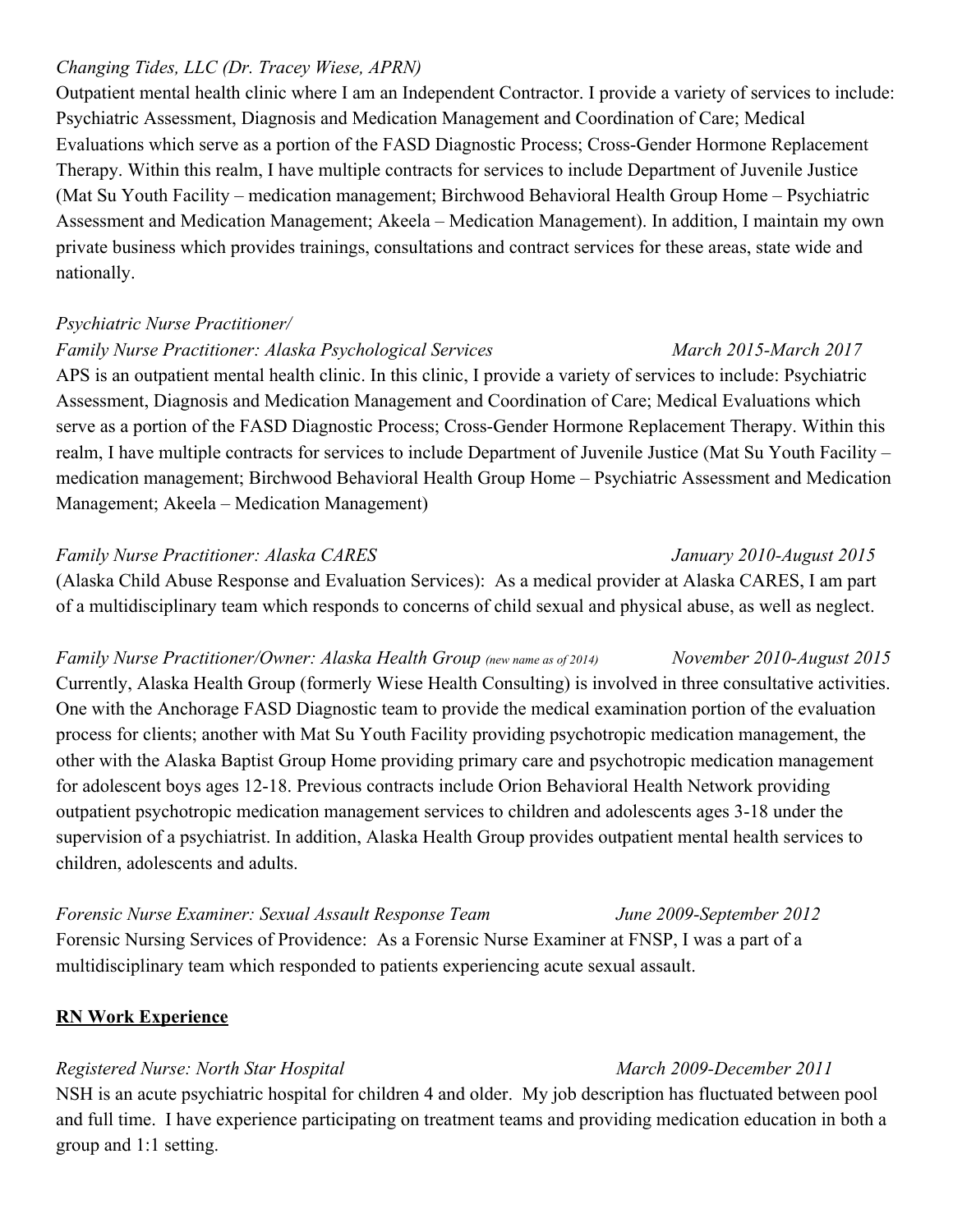## *Registered Nurse: Alaska Children's Services*: *February 2007-March 2009*

ACS is a residential psychiatric treatment home for children ages 5-18 years. I worked alongside Dr. Osamu Matsutani assisting with the medication management of over 60 children.

### *Registered Nurse: LaTouche Pediatrics October 2006-February 2007*

Office RN and lead nurse for pediatrician, Dr. Lyon. I performed case management and tasks delegated to me by physicians.

### **Licensing**

| <b>Advanced Nurse Practitioner</b> | <i>Expiration date:</i> |
|------------------------------------|-------------------------|
| State of Alaska                    | November 2020           |
| Registered Nurse                   | <i>Expiration date:</i> |
| State of Alaska                    | November 2020           |

### **Awards/Recognitions**

| Jonas Scholar Award Recipient                                                 | 2012 |  |
|-------------------------------------------------------------------------------|------|--|
| (This award is a full ride scholarship to complete doctoral education)        |      |  |
| Team Member of the Year (Alaska CARES)                                        | 2012 |  |
| Forensic Nurse of the Year ( <i>Forensic Nursing Services of Providence</i> ) | 2011 |  |

# **Certifications**

| Psychiatric Mental Health Nurse Practitioner | <i>Expiration date:</i>  |
|----------------------------------------------|--------------------------|
| American Nurses Credentialing Center         | April $29^{th}$ , $2022$ |
| <b>Family Nurse Practitioner</b>             | <i>Expiration date:</i>  |
| American Nurses Credentialing Center         | November 18th 2024       |

## **Professional Organizations**

| American Academy of Nurse Practitioners: Member                                       | Since 2008 |
|---------------------------------------------------------------------------------------|------------|
| Alaska Nurse Practitioners Association: Served as Secretary,                          | Since 2008 |
| President and President-Elect as well as Immediate Past President (Legislative Chair) |            |
| APRN Alliance: Member/Past Co-Chair                                                   | Since 2014 |

## **Volunteer Experience/Boards**

| Identity, Inc: Ex Officio Board Member                        | May 2020-Current              |
|---------------------------------------------------------------|-------------------------------|
| Identity, Inc (LGBTQ Community Advocacy Agency): Board Member | March 2017-May 2020           |
| Standing Together Against Rape: Board Member                  | <b>August 2016-March 2018</b> |
| Covenant House: Volunteer (Medical Clinic)                    | June 2016-June 2017           |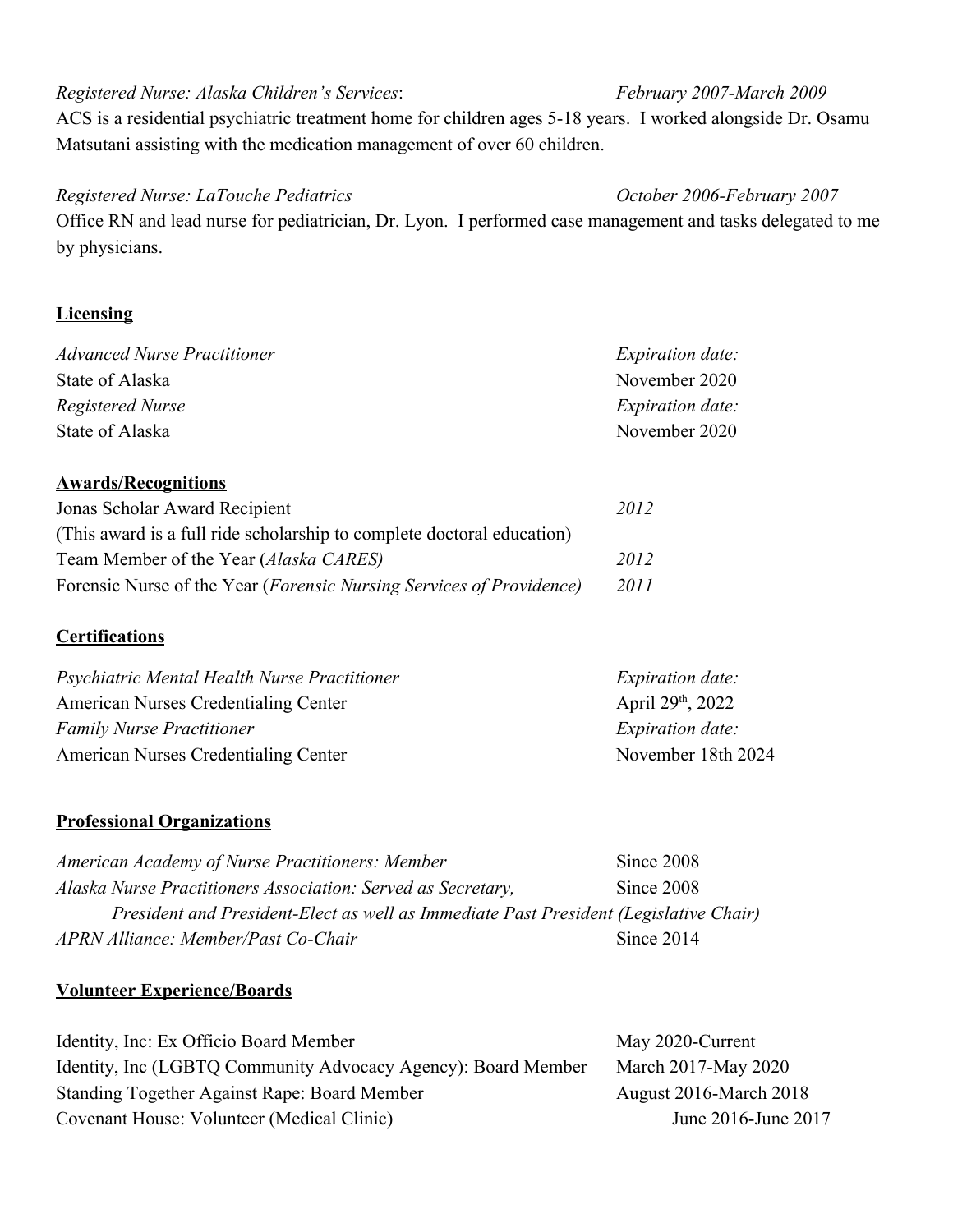# **Publications**

| Review of [The Routledge Handbook of International Development,<br>Mental Health and Wellbeing]. Doody's Review Service (on-line).<br>Available: http://www.doody.com/drs/. | Published: October 2019 |
|-----------------------------------------------------------------------------------------------------------------------------------------------------------------------------|-------------------------|
| Caring for the Vulnerable, $5th$ edition<br>Chapter 21: Trauma informed primary care:<br>What it is, why it matters and how to do it                                        | Published December 2018 |
| Child Sexual Abuse Case Studies<br>Contributing Author<br>Published by STM Learning, Inc.                                                                                   | Published March 2018    |
| Child Abuse Quick Reference, 3e<br>Chapter 4: Nonfatal strangulation in children<br>Co author<br>Published by STM Learning, Inc                                             | May 2017                |
| Alaska Multidisciplinary Response to Strangulation<br>Co-author of Chapter 6: Pediatric Strangulation<br>Published by The State of Alaska                                   | November 2014           |
| <b>Trainings Provided/Presentations Given</b>                                                                                                                               |                         |
| Creating Safe Space for LGBTQ Youth<br>Fairbanks School Teachers Union                                                                                                      | March 2020              |
| Various Lectures (Gender, Mood Disorders, Anxiety Disorders)<br>University of Washington MEDEX PA Program                                                                   | Various 2019-2020       |
| Creating safe spaces: Your language around gender<br>Provided for the FBI staff in Anchorage, AK                                                                            | June 2019               |
| LGBTQ Competancies - Short: Provided to multiple agencies                                                                                                                   | Jan-June 2019           |
| Neurobiology of Trauma: Provided to Alaska Crossings                                                                                                                        | March 2019              |
| LGBTQ2IA Competencies (8 CE through NASW and ANA)                                                                                                                           | March 2019              |
| Trauma Informed Primary Care Webinar - Enduring Materials<br>1 CE through ANA                                                                                               | February 2019           |
| Gender Affirming Healthcare: Creating a Safe Environment<br><b>Imaging Managers Conference</b>                                                                              | February 2019           |
| Trauma Informed Primary Care (1.5 CE through ANA)                                                                                                                           | January 2019            |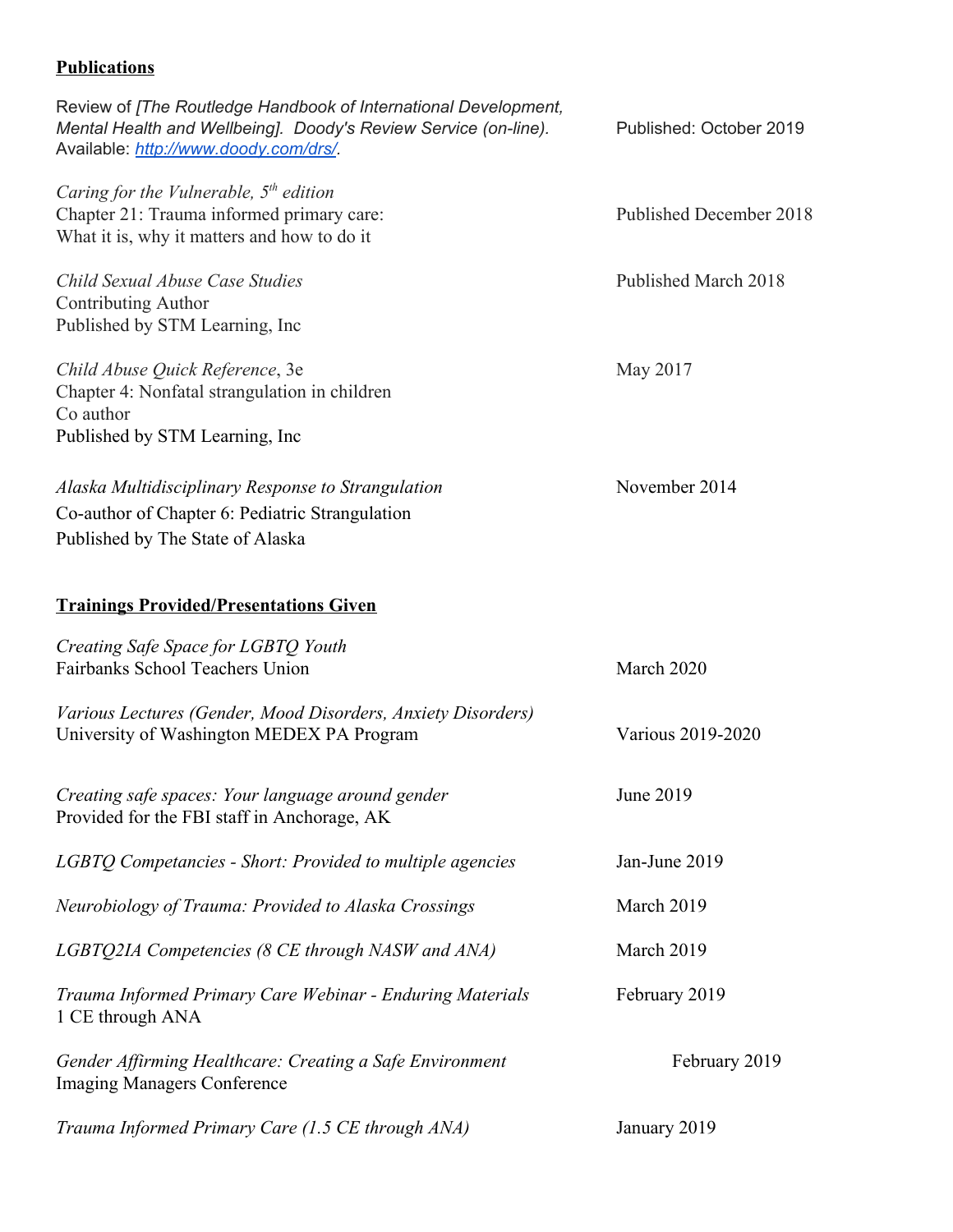| Care of the Transgender Patient: Grand Rounds<br>University of Alaska Anchorage                                                                                              | November 2018         |
|------------------------------------------------------------------------------------------------------------------------------------------------------------------------------|-----------------------|
| Assessing for Mental Health in the Transgender Population<br>Gender Odyssey: Seattle, WA (CE accredited)                                                                     | August 2018           |
| <b>QPR</b> Suicide Prevention Training<br>Identity, Inc.                                                                                                                     | <b>July 2018</b>      |
| Keynote Speaker: Healing our Children<br>Bering Sea Wellness Conference in Nome, Alaska                                                                                      | May 2018              |
| Neurobiology of Trauma<br>Nine Star Case Management Employees                                                                                                                | January 2018          |
| ANDVSA 2 Day Training: Variety of Topics<br>(FASD, Neurobiology of Trauma, Disability and Victimization,<br>Mental Health 201)<br><b>ANDVSA</b>                              | October 2017          |
| Gender Confirming Healthcare Across the Lifespan<br>Alaska Nurse's Association (accredited for CEs)                                                                          | October 2017          |
| Competency: Providing Compassionate Care to a Vulnerable<br>Population: A 2 day training accredited for CEs for nurses and<br>Mental health providers<br>Changing Tides, LLC | October 2017          |
| 2 day training: Multiple Topics (FASD, Trauma, etc)<br><b>AKNDVSA</b>                                                                                                        | September 2017        |
| 8 hour training: Multiple Topics<br>Alaska Network on DV and SA                                                                                                              | March 2017            |
| <b>Expert Witness Testimony in Sexual Assault Cases</b><br>Alaska Network on Domestic Violence and Sexual Assault                                                            | February 2017         |
| Psychopharmacology use in the traumatized child<br>Alaska Child Maltreatment Conference                                                                                      | November 2016         |
| <b>SART Medical Provider Training</b><br>Alaska Council on Domestic Violence and Sexual Assault                                                                              | November 2013-Current |
| A Brief Intervention: Screening for Alcohol Use in the Primary<br>Care Environment as a preventative measure for FASD                                                        |                       |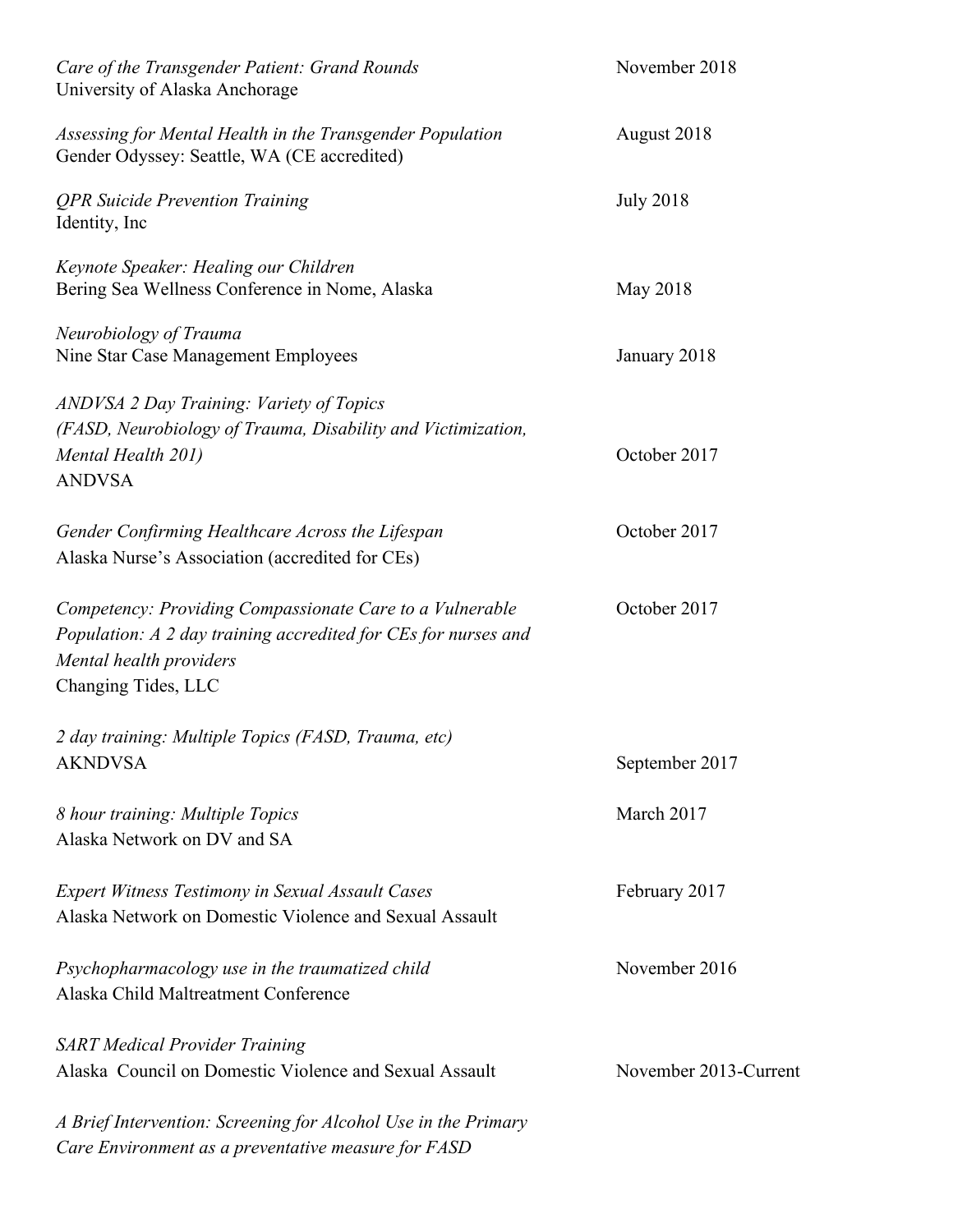| Oregon Nurse Practitioner's Conference                                                                                                         | Nov 2016                |
|------------------------------------------------------------------------------------------------------------------------------------------------|-------------------------|
| Trauma Informed Primary Care:<br>Keynote: Alaska Nurse's Association                                                                           | Oct 2016                |
| Gender Affirming Healthcare<br>Co-Occurring Disorders Institute                                                                                | Oct 2016                |
| The Neurobiology of Trauma                                                                                                                     |                         |
| Cook Inlet Tribal Council                                                                                                                      | Sept 2016               |
| Vulnerable Victimization: The effect of disabilities on violent crime<br><b>AK DVSA</b><br>The Neurobiology of Trauma: Adjusting your approach | May 2016                |
| <b>AK DVSA</b>                                                                                                                                 | Various dates 2015/2016 |
| Mental Health 101<br><b>AK DVSA</b>                                                                                                            | Various dates 2015/2016 |
| The Multidisciplinary Response to Strangulation<br>Department of Public Safety: State of Alaska                                                | Various dates 2015/2016 |
| The Medical Response to Pediatric Strangulation<br>2014 Alaska Child Maltreatment Conference                                                   | November 2014           |
| An education program for primary care providers: Recognizing and responding to child maltreatment: A Poster<br>Presentation                    |                         |
| International Association of Forensic Nursing Scientific Assembly                                                                              | October 2014            |
| DSM 5 Updates: What you need to know Part I<br>Alaska CARES                                                                                    | January 2014            |
| The Multidisciplinary Response to Child Maltreatment<br>National Association of Social Workers: Alaska                                         | April 2013              |
| <b>SART Medical Provider Training</b><br>Alaska Council on Domestic Violence and Sexual Assault                                                | November 2012           |
|                                                                                                                                                |                         |
| <b>SART Medical Provider Training</b><br>Alaska Council on Domestic Violence and Sexual Assault                                                | March 2012              |
| Psychosocial Assessment of the Sexual Assault Victim<br>Providence Alaska Medical Center: SANE training                                        | February 2012           |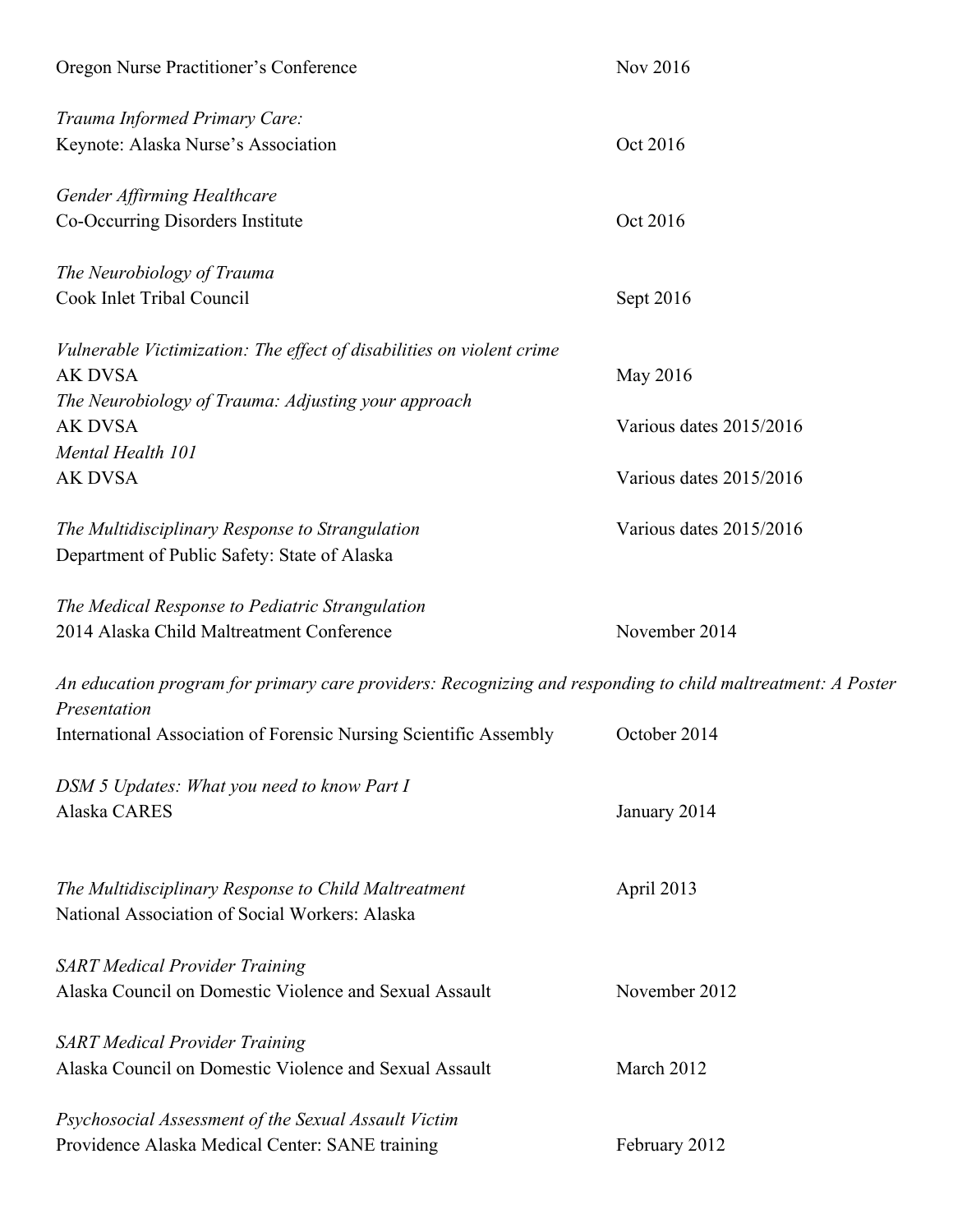| Red flags and recognition of child abuse in primary care<br>University of Alaska Anchorage                                                           | January 2012                                                                                        |
|------------------------------------------------------------------------------------------------------------------------------------------------------|-----------------------------------------------------------------------------------------------------|
| Improving the system response to adolescent victims of physical and<br>sexual abuse: Joint OCS/SCAN team case review<br>Alaska CARES                 | November 2011                                                                                       |
| Bystander intervention: A primary prevention approach to sexual<br>assault for the college campus community.                                         |                                                                                                     |
| University of Alaska Anchorage                                                                                                                       | October 2011-January 2012                                                                           |
| Red flags and recognition of child abuse in primary care<br>Alaska Nurse Practitioner's Conference                                                   | September 2011                                                                                      |
| Long term implications of Trauma<br>University of Alaska Anchorage: Student Health and Counseling Center                                             | January 2011                                                                                        |
| <b>Continuing Education</b> (A complete list of all CEUs can be provided per request)                                                                |                                                                                                     |
| Weekend 2 of the EMDR Basic Training<br><b>EMDR</b> Institute, Inc                                                                                   | February 2020                                                                                       |
| <b>NEI Psychopharmacology Conference</b>                                                                                                             | November 2019                                                                                       |
| NEI Child and Adolescent Psychiatry Academy                                                                                                          | November 2019                                                                                       |
| <b>Wellness and Brain Health</b>                                                                                                                     | November 2019                                                                                       |
| Weekend 1 of the EMDR Basic Training<br><b>EMDR</b> Institute, Inc                                                                                   | October 2019<br>20 Hours                                                                            |
| Conners Continuous Performance Test 3rd Edition                                                                                                      | August 2019                                                                                         |
| Annual Primary Care Conference: Northwest Regional Primary Care                                                                                      | October 2018                                                                                        |
| CenterLink National Leadership Summit                                                                                                                | September 2018                                                                                      |
| <b>Alaska Youth Development Coalition</b>                                                                                                            | 8 m monthly                                                                                         |
| Gender Odyssey                                                                                                                                       | August 2018                                                                                         |
| Trauma Center Trauma Sensitive Yoga<br>Yoga and Mindfulness: Clinical Interventions<br>In person TF-CBT 2 day seminar<br><b>Online TF-CBT Course</b> | 20 hours: January 2018<br>6 hours: October 2017<br>16 hours: September 2017<br>40 hours: April 2017 |